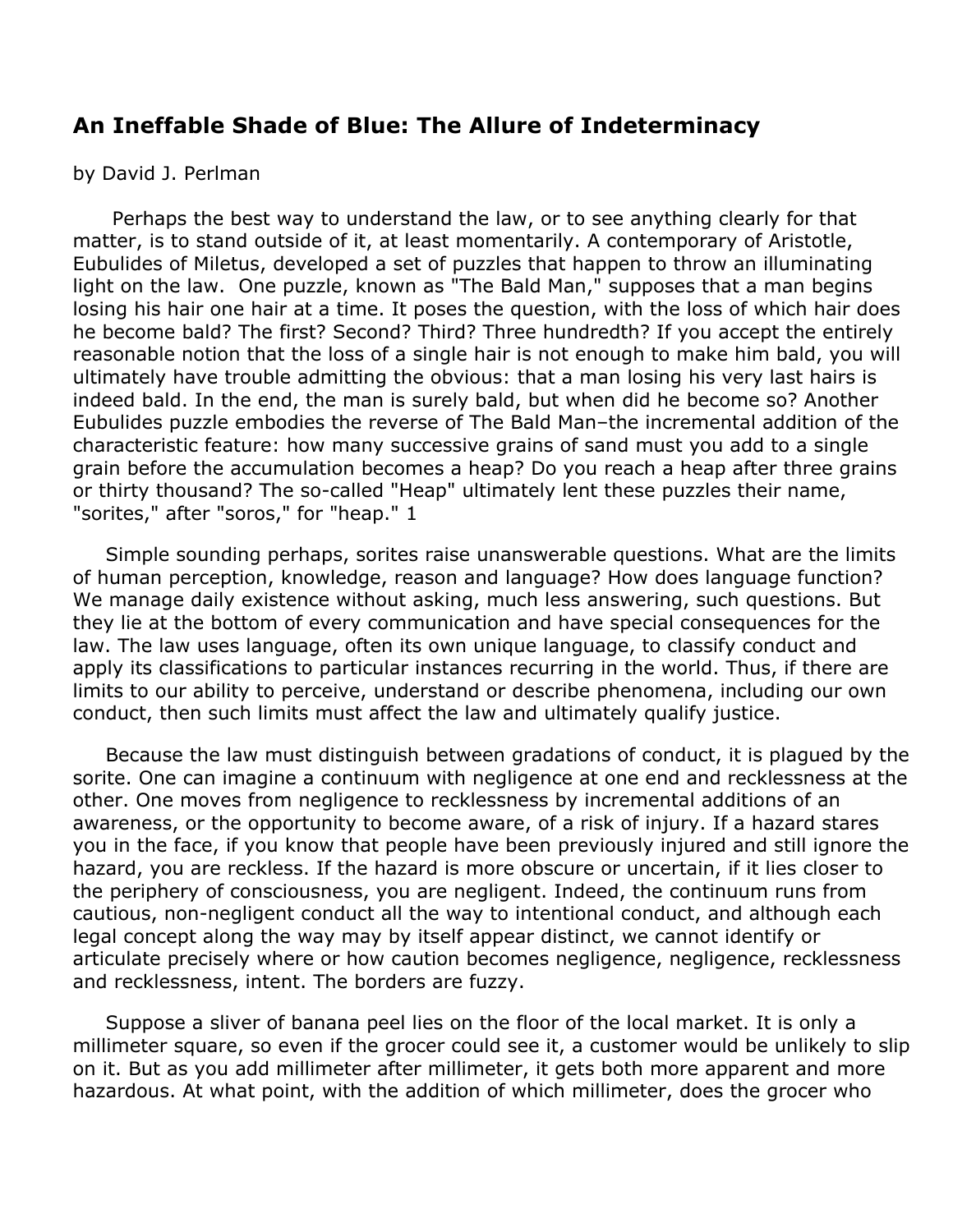ignores the sliver become negligent?

 Homicide lies on a similar continuum from manslaughter to first-degree murder. Where does premeditation begin? Where does it slip into something less-a killing merely in the heat of passion? It may seem that legal analysis side-stepped a sorite by diminishing the possible significance of the amount of time required for premeditation; we are not compelled to parse minutes or hours to discover the instant of first-degree murder. But because legal decision-making involves classifying a phenomenon–human conduct–that functions for the most part independently of our classifications, the sorite still lurks in the background. The particulars of reality are complex, multi-faceted, infinitely varied and diversely motivated, while legal classifications exist, as they must, on a plane of generality. Although the murderer is not likely to conform his or her conduct to fit neatly into a predetermined legal classification, the legal decision maker is still obliged to make the fit. The legal terms–premeditation, murder, manslaughter– despite the gloss of meticulous definitions, are only a slight aid in delimiting the murky region surrounding our agreed paradigms.

 In his autobiography, the renowned naturalist, archeologist and essayist Loren Eiseley offered an interesting description of near homicide. Eiseley happened to spend his late teenage years, the depression era, riding the rails, an aimless hobo–an unlikely beginning for a career of lasting intellectual stature. He had caught a late night mail train somewhere in the vicinity of Nevada but failed to secure the best perch. Near dawn, a brakeman spotted him and began to beat him. The train raced along at 60 miles an hour. They fought between the cars. Soon enough, Eiseley realized that the man wanted to kill him. "A thin hot wire like that in an incandescent lamp began to flicker in my brain," he wrote. 2

 The "hot wire" becomes a metaphor for Eiseley's corresponding murderous impulse. He was nineteen and strong. "All it would take was a slight shift of footing and the use of my right hand now clinging to the uprights. He would be gone, as he wanted me to go, under the wheels." But Eiseley had a capacity, whether moral, intellectual or both, to control that thin hot wire. A bookish youth, he had read the train schedule and recalled that the train would soon arrive at a stop. He realized that the man was tiring and that he was stronger and that he could hang on. He also realized that if he sent the brakeman over, he would be discovered, eventually drawn to a source of water in that dry, sparsely populated region. So he hung on, and as the train slowed, the brakeman gave up and disappeared.

 If the brakeman had ended up beneath the wheels, what sort of homicide would it have been? Is it only the man who has the head to remember train schedules and anticipate consequences–the man with sufficient mind to cool the thin hot wire but who recoils from doing so–who can formulate intent? The less cerebral, more impulsive man who cannot even recognize the thin hot wire–a Billy Budd–what of him? Would his impulsive act fall short of premeditated murder? Would self-defense justify the killing since deadly force was unnecessary and since, in any case, the struggle was merely a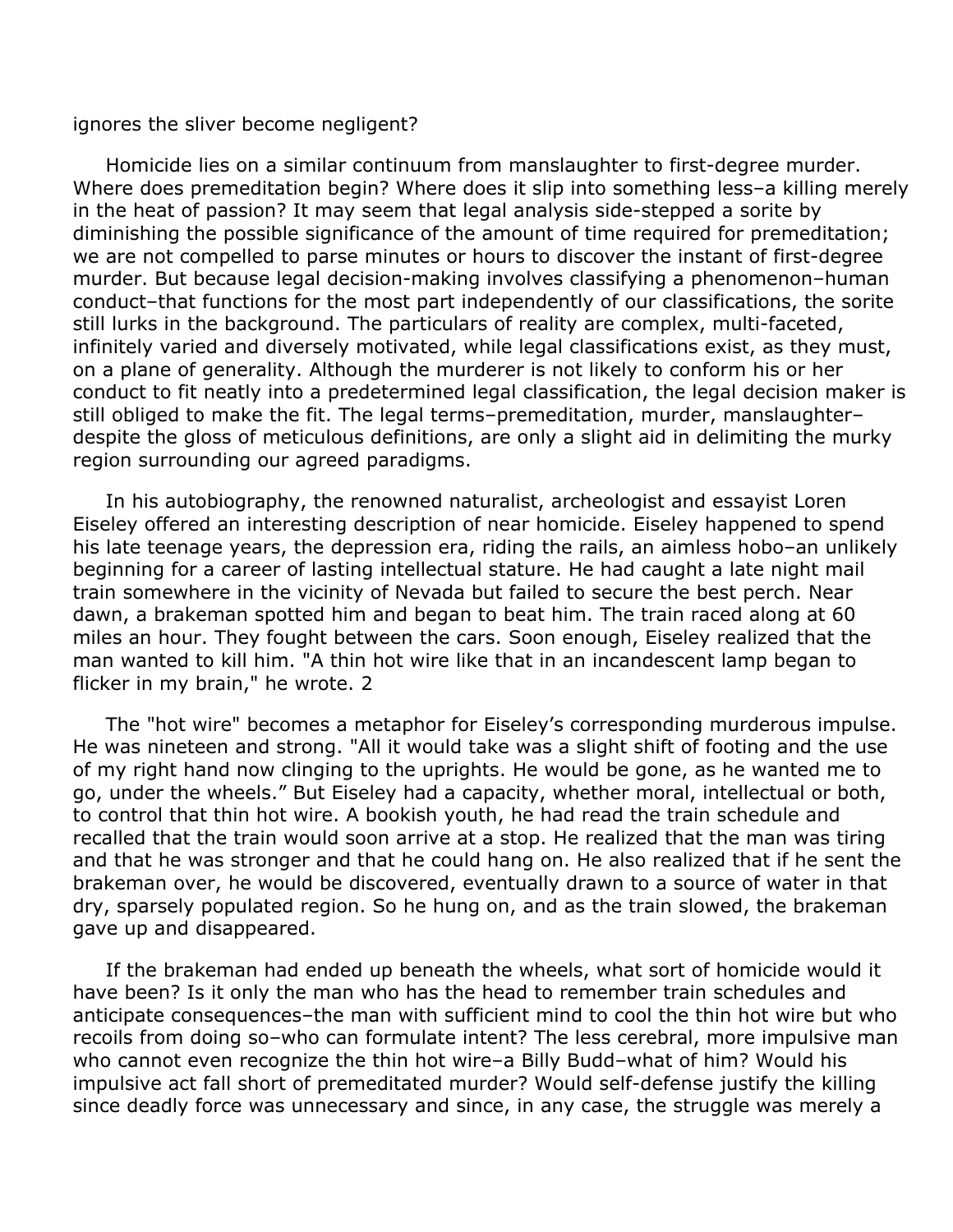battle of fists? Perhaps the legal classification would depend on the use of that right hand clinging to the uprights: would it have pushed the brakeman over or simply have supported Eiseley while he dodged a lunging attacker?

 Twentieth century philosophers, influenced by Wittgenstein, have considered the identification of color to be a linguistic problem with sorite-like implications. Imagine an immensely long row of panels. The panel on the far left is blue and on the right it is white, and each panel changes incrementally from blue to a slightly lighter shade as one moves from left to right. Shutters cover the panels so that they can be selectively displayed. An observer looking at a panel toward the left would consider it blue. If he was shown the panel just to its right, he would barely notice a difference and so would say that it, too, was blue. If shown the second of the two panels and the one just to its right, he would notice so little change that he would have to say that it was also blue. And so panel after panel would be blue, the change being ever so slight, that it would be difficult, if not impossible, to say where white began. Moreover, to the extent an observer claimed to have found a decisive boundary between blue and white, it would probably be different from another observer's.

 Perhaps the problem of the sorite is epistemic–that is, it reflects the limits of human knowledge. There is indeed a cut-off point in the real world where blue becomes white, a non-heap becomes a heap, first-degree murder becomes manslaughter and negligence becomes recklessness, but we just do not know, or are incapable of knowing, where it is. Under this view, it is not the assumption that a thing must lie either inside or outside the category–blue or bald or heap–that is mistaken. Or, to use an appropriate term from the field of logic, it is not bivalence–the principle that a proposition (i.e. "the pile is a heap") must be either true or false–that is flawed. Rather, it is a weakness in our ability to discriminate, whether between blue and white, hairiness and baldness or heaps and non-heaps, that causes the problem. Possibly our ability to perceive, discriminate, understand or know is inherently limited such that we will never be able to determine where blue becomes white or a non-heap becomes a heap. Nevertheless, this epistemic explanation still holds out the prospect that, by intellectual effort and increased rigor, we could at least refine our discriminatory faculties and come closer to saying where colors change or where baldness and a heap are attained. To some extent, the legal system has internalized this attitude. Our legal culture promotes the belief that every legal problem does indeed have a correct answer awaiting discovery; if only we could apply a sophisticated enough understanding of the law, we could find that answer.

 The stoic philosophers accepted the principle of bivalence and found themselves wrestling desperately with the sorite. To avoid making a false statement when faced with sorite uncertainty, the stoic Chrysippus proposed silence. If you are sure that an accumulation of sand grains is not yet a heap and if asked whether it is, you answer "no." If you are sure that the accumulation is a heap, you say "yes." For cases in between, you say nothing. Indeed, one should fall silent before reaching uncertainty,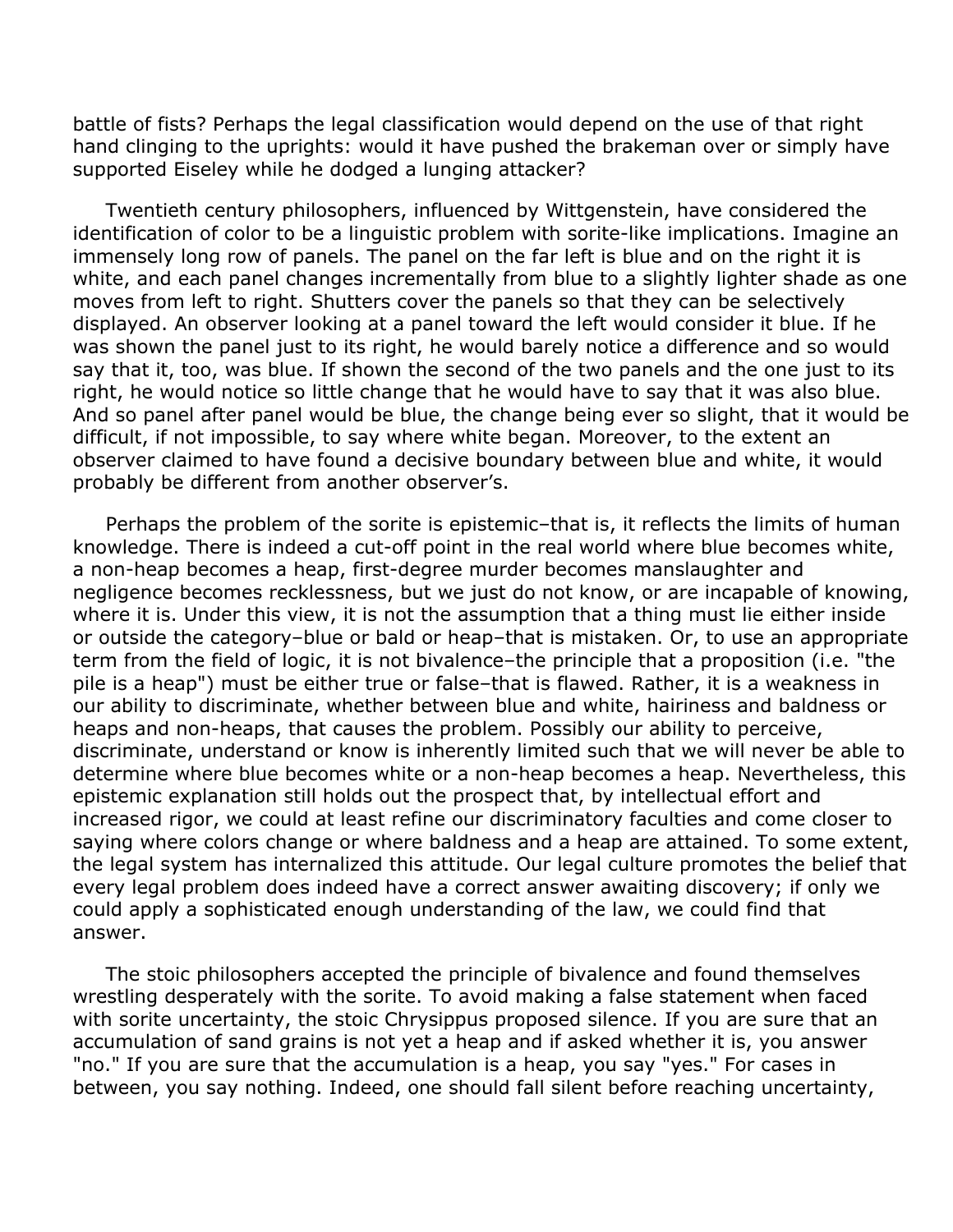while still remaining certain that the growing sand pile is not yet a heap, for only then can one avoid a false assertion. Chrysippus recognized that one cannot be certain of the breadth of uncertainty–that is, where uncertainty begins after the no-heap category ends. That border, too, is fuzzy, because if you could see it, you could just as easily spot where a non-heap became a heap. Thus, by premature silence, one avoids asserting "This is not yet a heap" when, in fact, it is. This strategy values the avoidance of false statements over the affirmation of all possible true statements; for in order to avoid making a potentially false statement–"This is not a heap"–it entails a deliberate refusal to make a true one.

 The law incorporates the Chrysippus strategy through the mechanism of the burden of proof. By placing the burden on a party asserting a claim, the law expresses a preference for avoiding false affirmations over affirming all true claims at the risk of being overinclusive and thereby affirming some false claims. In the face of uncertainty, a choice one way or another seems inevitable.

 Closely related to viewing the problem as epistemic is viewing it as a problem of vagueness. The emphasis shifts–instead of the fault lying in our capacity for knowledge, it lies merely in our selection of terms. To a large extent, our legal culture also operates under the vagueness presumption. It encourages the belief that, if we could come up with new terms or symbols or identify characteristics, we could overcome the imprecision that presents itself when existing linguistic tools confront hard cases. We can invent or apply words that correspond to our discriminations–navy blue, royal blue, sky blue, pale blue. Just as there are blues with different qualities, a heap has certain qualities other than being just a quantity of sand. A billion grains of sand lying side by side do not make a heap; a heap is a pile. Two grains of sand stacked on top of each other do not seem to be a pile. Four grains arranged as a pyramid might be a pile, at least from a microscopic view, but they are still not a heap.

 The law adopts similar strategies of definition and redefinition. Every single-word legal standard–"negligence," "recklessness," "premeditation"–has its conventional definition. Creating definitions is not too different from describing constituent parts, as in the heap example. Thus, the law resorts to "elements" or "tests" that must be proven or satisfied before a phenomenon falls within a given classification. Also related is the common strategy of placing some contextual parameter on the inquiry: a heap for what purpose? For a child playing with a toy bulldozer? For a man with a spade or with a real bulldozer?

 Although these approaches yield a type of progress in beating back the border region, they never defeat it. As much analysis as one applies to a sorite, the conundrum remains–how does one identify or articulate where or how a non-heap becomes a heap or one color fades into another? Where, after all, does negligence begin? Never will we capture that ineffable shade of blue. Possibly the sorite's intractability does not arise merely from our limited capacity to know or from a correctable imprecision in the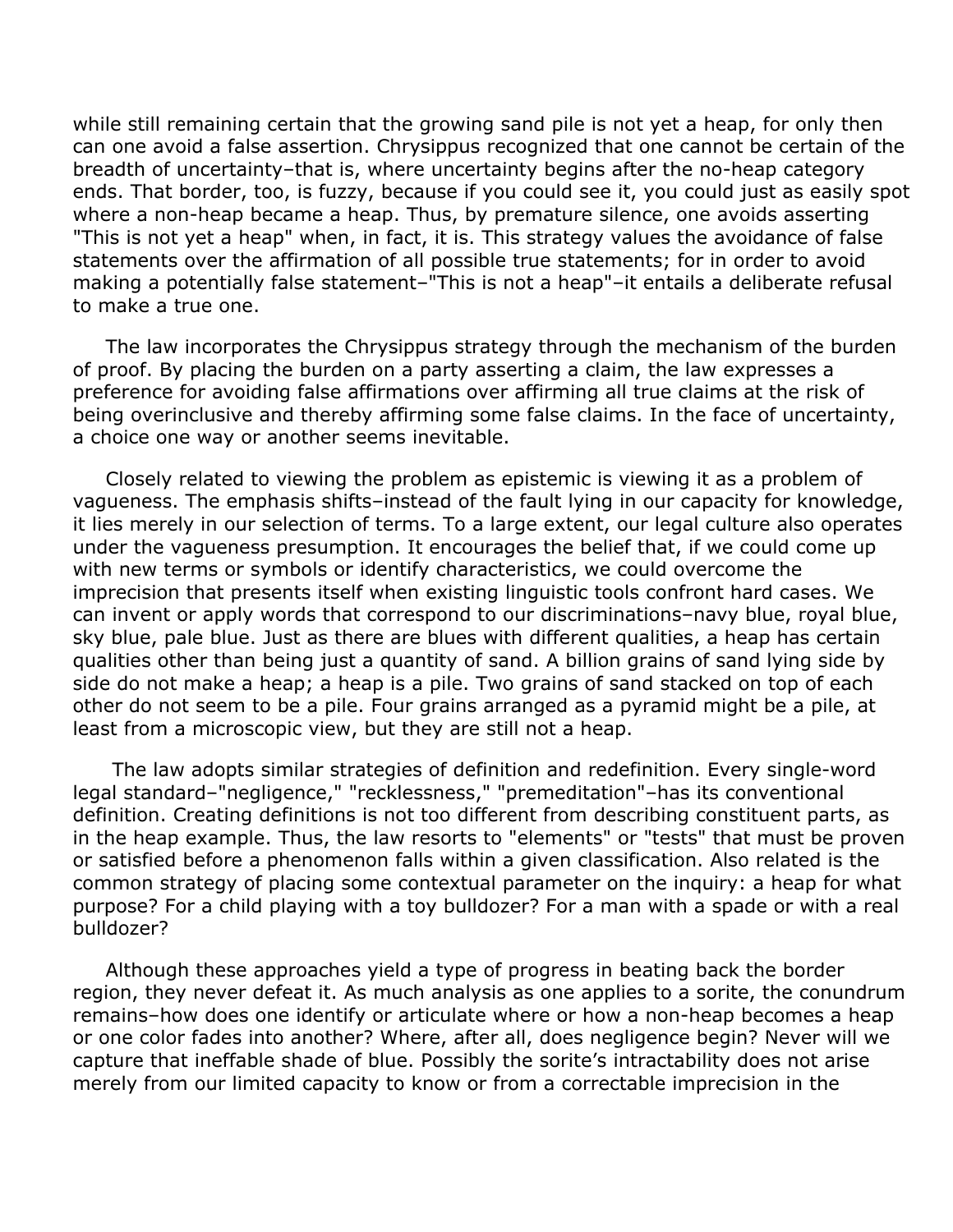existing terms. Indeterminacy may lie at a deeper, semantic level.

 Every word employed as a gloss on the manifestly inadequate term is itself subject to its own gray area of indefiniteness. The law, like many an endeavor, has invented its own specialized language, in part to achieve greater precision; but legal terms, once in use and under semantic pressure, find themselves defined and re-defined, often in nonspecialized, more vernacular language. The legal term "fiduciary duty," for instance, has a rather amorphous content standing alone. We know that a fiduciary duty arises in relationships of dependency and that it entails a duty of loyalty. But in precisely what relationships does it exist and what is a "duty of loyalty"–an oddly colloquial substitute for the technical term? The answers to such questions are apparent only from the use of the phrase "fiduciary duty" in caselaw. Indeed, the jurisprudence on fiduciary duty can be viewed as an effort to define what the phrase really means and how to use it properly.

 It is widely accepted among semantic theorists that words derive their meaning from use. They do not stand in a static relationship to meaning–as if a word's meaning were immutable and distinct, separable from a word, trailing discretely behind it. Jonathan Swift touched upon such a mechanical, unchanging equivalence between a word and its meaning with his description of the Academy of Lagado in Gulliver's Travels, where certain learned gentlemen have eliminated words altogether and carry packs of things on their backs and display things instead of uttering a word.3 But words, even nouns like "heap," are not substitutes for things and vice versa. Rather, meaning is dynamic, based on fluid interactions within an ever-changing, shared linguistic system. We do not know what "fiduciary duty" means before we use it, even if common sense suggests that we cannot use it until we know what it means. Within this fluid system, words always carry the potential for new applications and altered meanings. We can discern an indigenous haze–an alluring mist–rising from the edges of linguistic symbols.

 Ironically, this mist, this seeming imprecision, may be a necessary consequence of language, tied inextricably to the way words convey meaning. Without the capacity for words to acquire new and different senses, to manage ever-changing applications, language would become tired, wooden and inexpressive, identical in all times and places–that clumsy, old, academic pack of things. But language is always recreating itself, as if from scratch. Its continual re-invention requires and fosters semantic elasticity. The resiliency of words to bear unanticipated meanings permits nuance and metaphor–and allows us to apply "fiduciary duty" to the new, unanticipated case. Another way of conceiving the problem is this: no such thing as "blue" or "heap" or "negligence" or "first degree murder" really exists; these are merely intellectual constructs, useful signs, metaphors themselves, that facilitate communication but do not maintain a necessary and absolute congruence with the phenomena that constitute reality. Sometimes these metaphors work, but they also reach a point of failure.

 The sorite itself stands as a metaphor for the central challenge of law–the consistent application of a limited set of terms to a protean reality. Robert Frost's famous